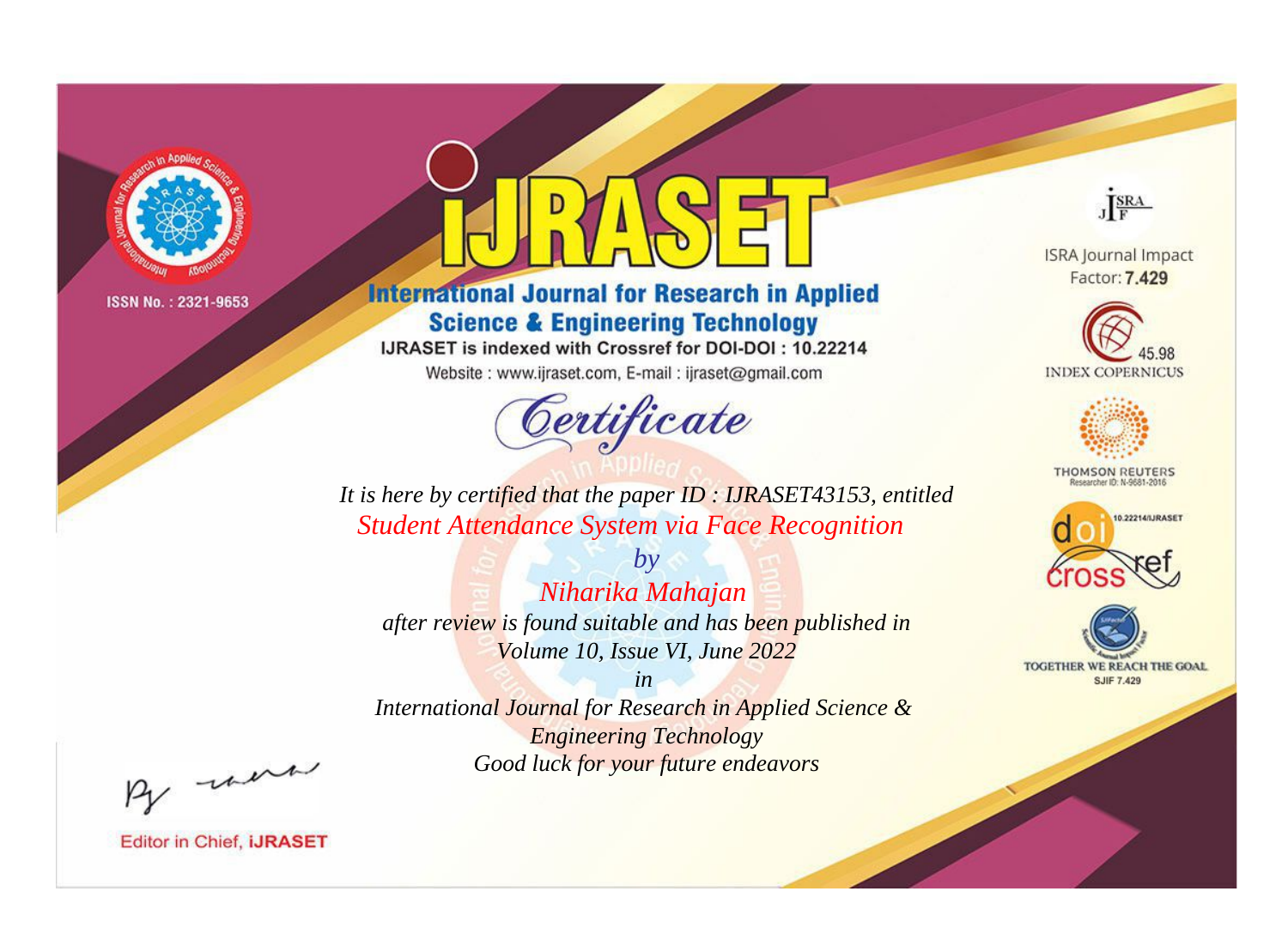

# **International Journal for Research in Applied Science & Engineering Technology**

IJRASET is indexed with Crossref for DOI-DOI: 10.22214

Website: www.ijraset.com, E-mail: ijraset@gmail.com



JERA

**ISRA Journal Impact** Factor: 7.429





**THOMSON REUTERS** 



TOGETHER WE REACH THE GOAL **SJIF 7.429** 

It is here by certified that the paper ID : IJRASET43153, entitled **Student Attendance System via Face Recognition** 

**Rupal Manwatkar** after review is found suitable and has been published in Volume 10, Issue VI, June 2022

 $by$ 

 $in$ International Journal for Research in Applied Science & **Engineering Technology** Good luck for your future endeavors

By morn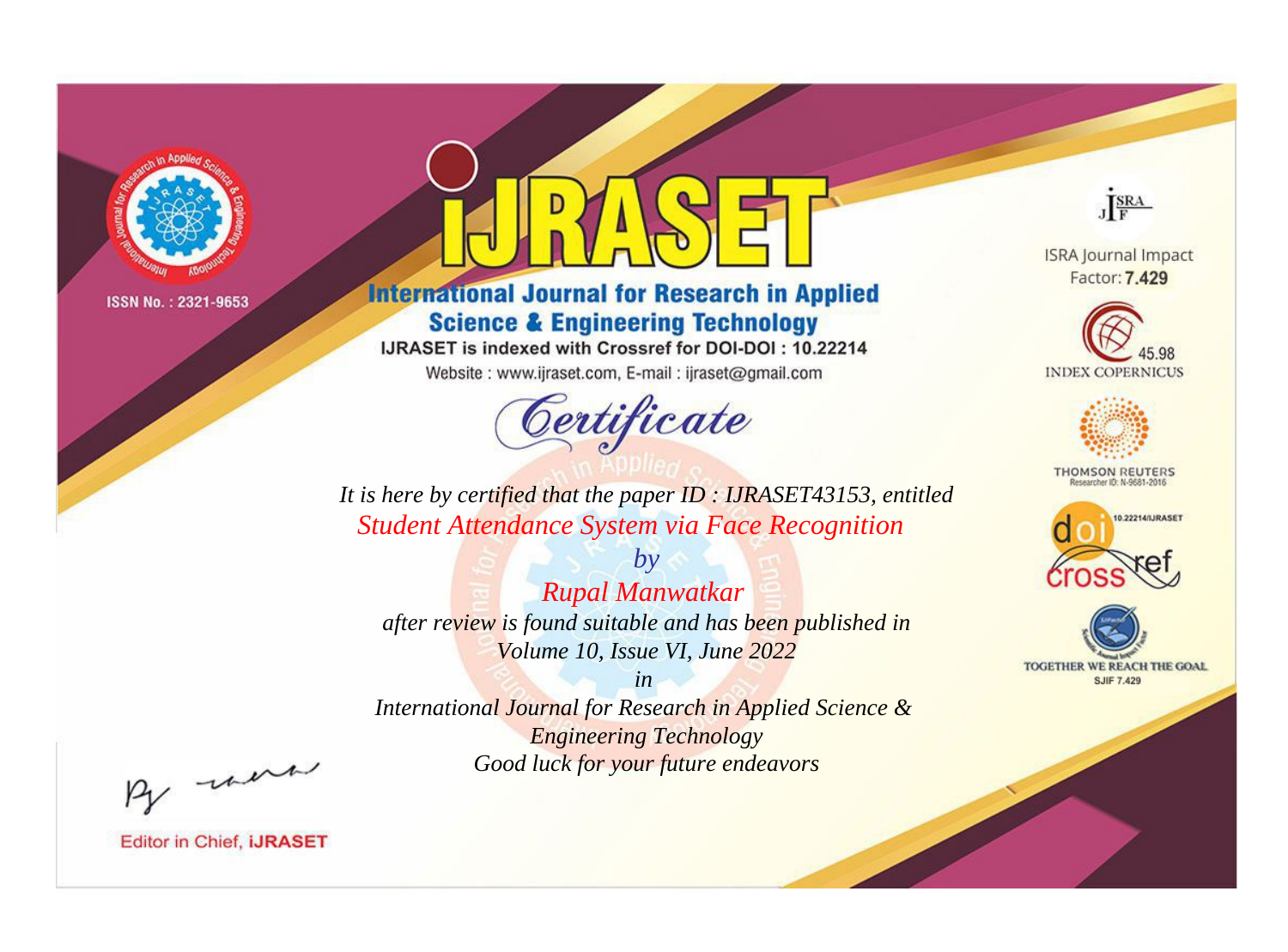

# **International Journal for Research in Applied Science & Engineering Technology**

IJRASET is indexed with Crossref for DOI-DOI: 10.22214

Website: www.ijraset.com, E-mail: ijraset@gmail.com



JERA

**ISRA Journal Impact** Factor: 7.429





**THOMSON REUTERS** 



TOGETHER WE REACH THE GOAL **SJIF 7.429** 

*It is here by certified that the paper ID : IJRASET43153, entitled Student Attendance System via Face Recognition*

*Janhvi Kolhe after review is found suitable and has been published in Volume 10, Issue VI, June 2022*

*by*

*in* 

*International Journal for Research in Applied Science & Engineering Technology Good luck for your future endeavors*

By morn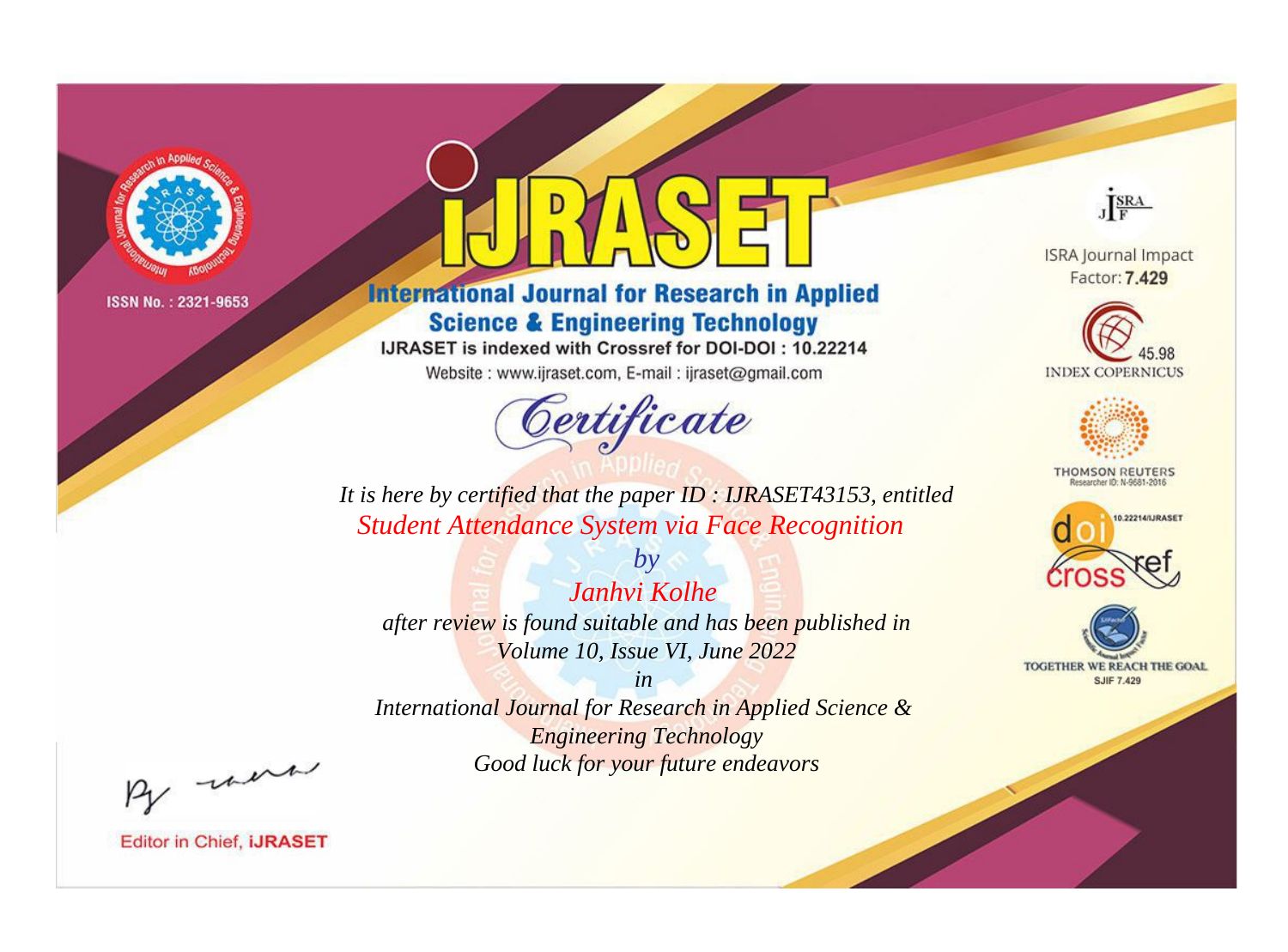

# **International Journal for Research in Applied Science & Engineering Technology**

IJRASET is indexed with Crossref for DOI-DOI: 10.22214

Website: www.ijraset.com, E-mail: ijraset@gmail.com



JERA

**ISRA Journal Impact** Factor: 7.429





**THOMSON REUTERS** 



TOGETHER WE REACH THE GOAL **SJIF 7.429** 

It is here by certified that the paper ID : IJRASET43153, entitled **Student Attendance System via Face Recognition** 

Rakshita Suryavanshi after review is found suitable and has been published in Volume 10, Issue VI, June 2022

 $in$ 

 $by$ 

International Journal for Research in Applied Science & **Engineering Technology** Good luck for your future endeavors

By morn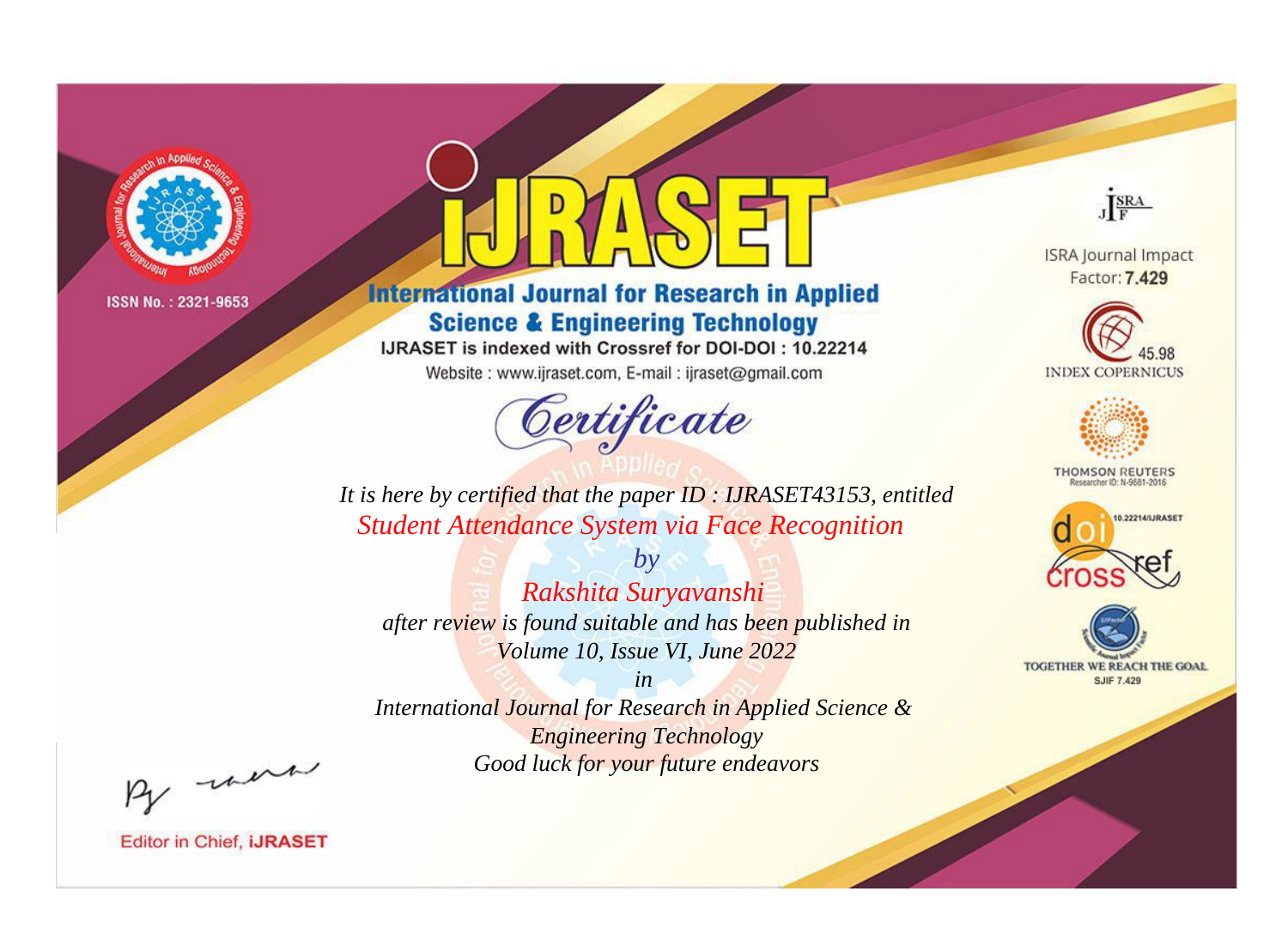

# **International Journal for Research in Applied Science & Engineering Technology**

IJRASET is indexed with Crossref for DOI-DOI: 10.22214

Website: www.ijraset.com, E-mail: ijraset@gmail.com



JERA

**ISRA Journal Impact** Factor: 7.429





**THOMSON REUTERS** 



TOGETHER WE REACH THE GOAL **SJIF 7.429** 

It is here by certified that the paper ID : IJRASET43153, entitled **Student Attendance System via Face Recognition** 

Samiksha Gourkar after review is found suitable and has been published in Volume 10, Issue VI, June 2022

 $b\nu$ 

 $in$ International Journal for Research in Applied Science & **Engineering Technology** Good luck for your future endeavors

By morn